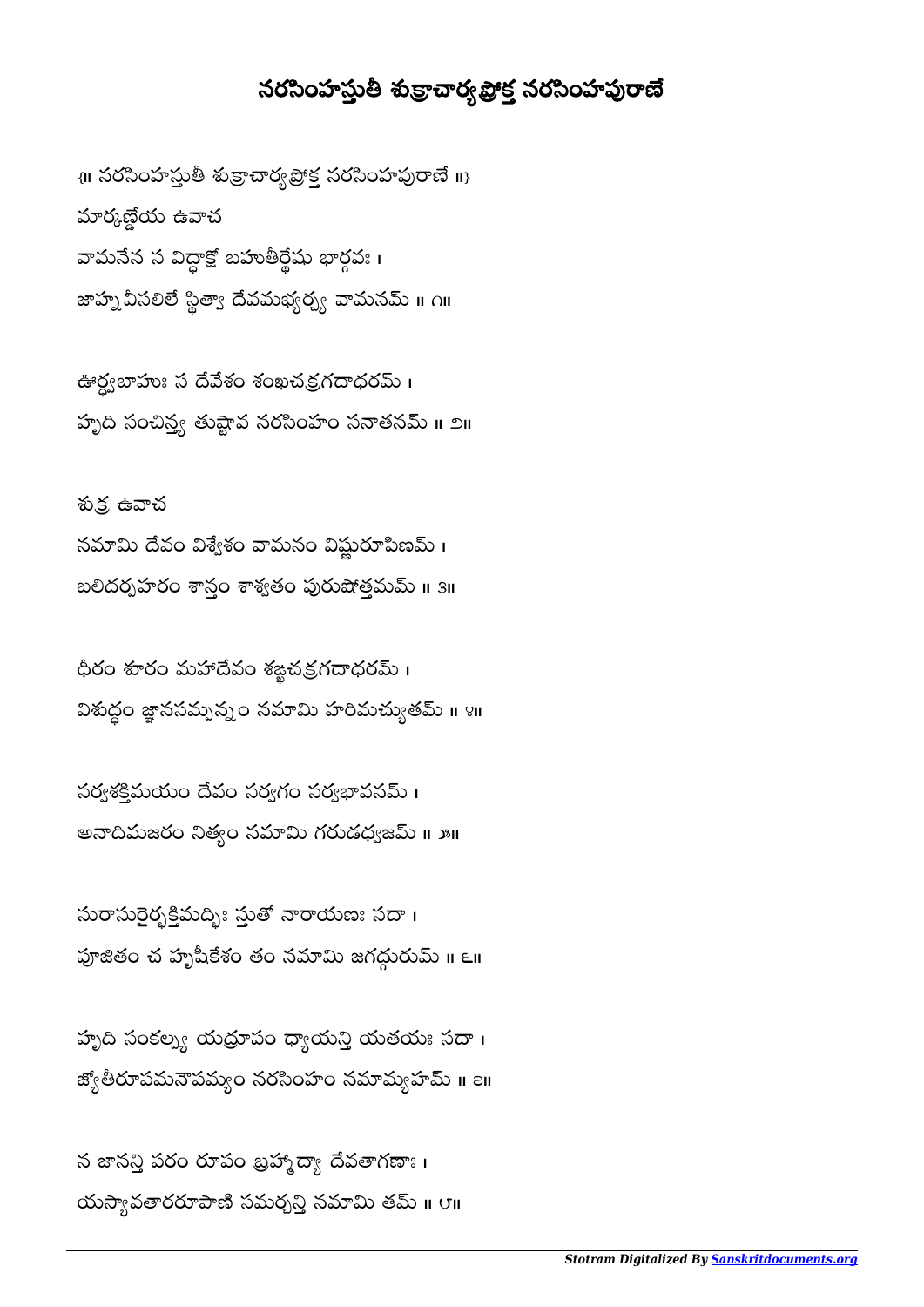ఏతత్సమస్తం యేనాదౌ సృష్టం దుష్టవధాత్పునః । త్రాతం యత్ర జగల్లీనం తం నమామి జనార్గనమ్ ॥ ౯॥

భక్తెరభ్యర్చితో యస్తు నిత్యం భక్తప్రియో హి యః । తం దేవమమలం దివ్యం ప్రణమామి జగత్పతిమ్ ॥ ∩౦॥

దురభం చాపి భకానాం యః ప్రయచ్చతి తోషితః। తం సర్వసాక్షిణం విష్ణుం ప్రణమామి సనాతనమ్ ॥ ౧౧॥

నరసింహపురాణే అధ్యాయ ౫౫ శ్లోక ౨-౧౨, అధ్యాయ శ్లోక సంఖ్యా ౨ం శ్రీనరసింహపురాణే శుక్రవరప్రదానో నామ పఙృపఞృశో உధ్యాయః ॥ ౫౫॥

From Narasimhapurana adhyAya 55 verses 2-12

Proofread by Singanallur Ganesan singanallur at gmail.com

Please send corrections to sanskrit@cheerful.com

Last updated  $\bar{\mathfrak{G}}$ oday

http://sanskritdocuments.org

Narasimha Stuti ( By Shukracharya ) Lyrics in Telugu PDF % File name : narasiMhastutishukrAchAryaproktaNP.itx % Location : doc\ vishhnu % Language : Sanskrit % Subject : philosophy/hinduism/religion % Proofread by : Singanallur Ganesan singanallur at gmail.com % Translated by : https://archive.org/details/NarsimhaPuranGitapress % Description-comments : Narasimhapurana adhyAya 55 % Latest update : June 6, 2013 % Send corrections to : Sanskrit@cheerful.com % Site access : http://sanskritdocuments.org

 $\frac{0}{0}$ 

% This text is prepared by volunteers and is to be used for personal study